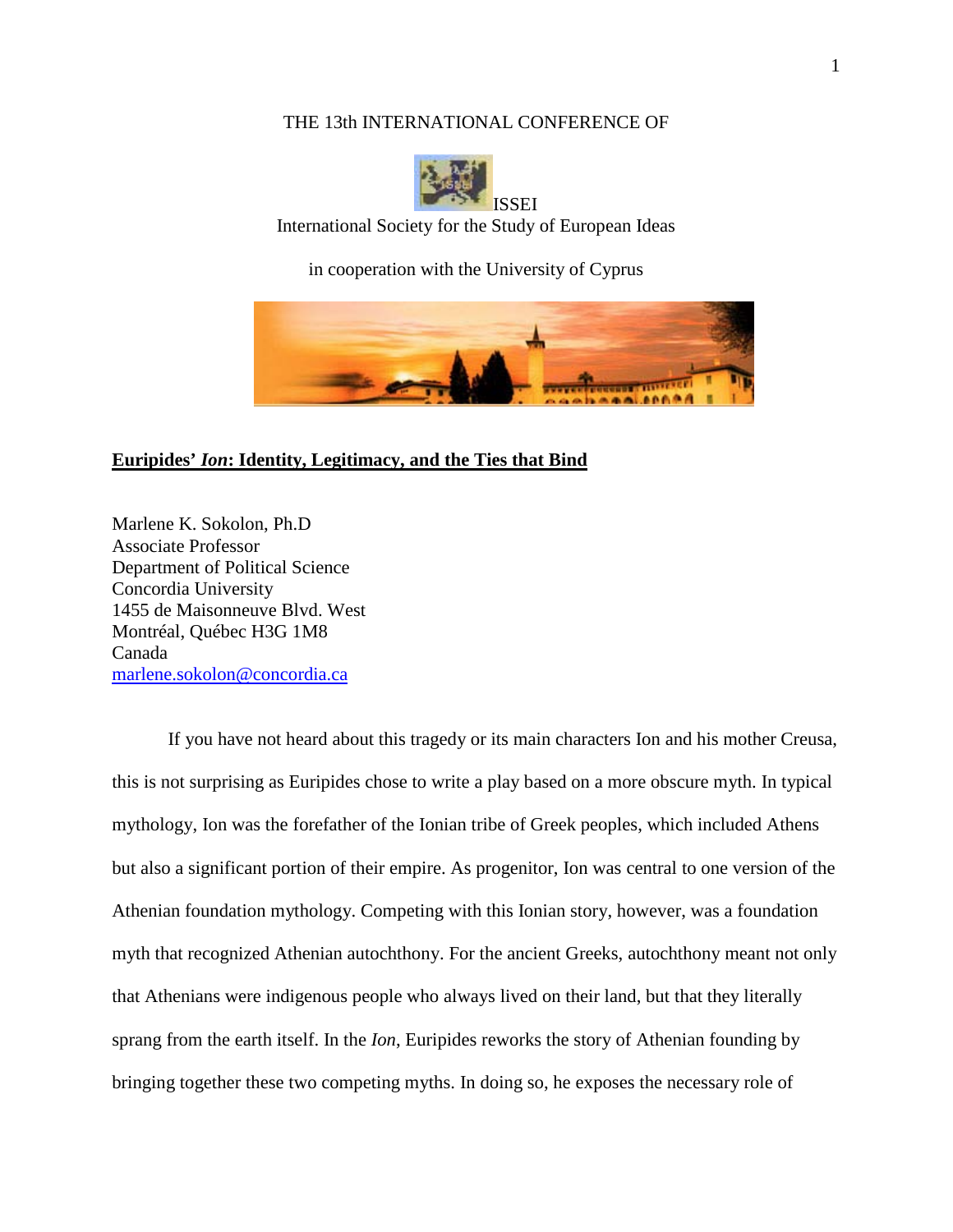foundation stories in crafting political identity and satisfying our desire to be "ruled by one's own," as well as the limitations of such stories to provide an unambiguous understanding of the political self.

### Euripides' Version of *Ion*

The play is set at the temple of Apollo in Delphi and in the prologue Hermes tells the backstory of how Creusa, the daughter of King Erechtheus (of the famous temple on the acropolis), was raped by Apollo and exposed the child. Unbeknownst to her, Apollo saved the boy who was raised at the temple. We also learn that Creusa and her foreign husband Xuthus are coming to the temple to ask the oracle for a cure to their childlessness. Apollo, Hermes tells us, will announce this child as Xuthus' son but not reveal the truth until after the couple return to Athens. In the *parodos*, the Chorus draws attention to the Delphic architecture depicting the battle between the autochthonous giants and Olympian gods.<sup>[1](#page-8-0)</sup> Creusa then arrives ahead of Xuthus to inquire on behalf of a "friend" who was raped by Apollo what happened to their child; she meets Ion and the two recognize mutual suffering (childlessness and motherlessness) but not each other; she is prevented from asking the god what he would conceal. Xuthus arrives and receives the false oracle that the first person he sees after exiting the temple will be his son. At first Ion resists this news, because as a foreigner and bastard, he will not be welcomed in Athens; Xuthus agrees to keep his identity a secret but a banquet is planned to celebrate them as guestfriends (*xenoi*).

The Chorus and Old Tutor expose this attempted usurpation to Creusa and together they plot to kill Ion with poison of the Gorgon given to her autochthonous ancestor Erichthonios. Ion is saved when he pours out the wine and a bird dies by drinking it. He returns on stage to exact justice by killing the now suppliant Creusa, but she is saved by the Priestess of Apollo who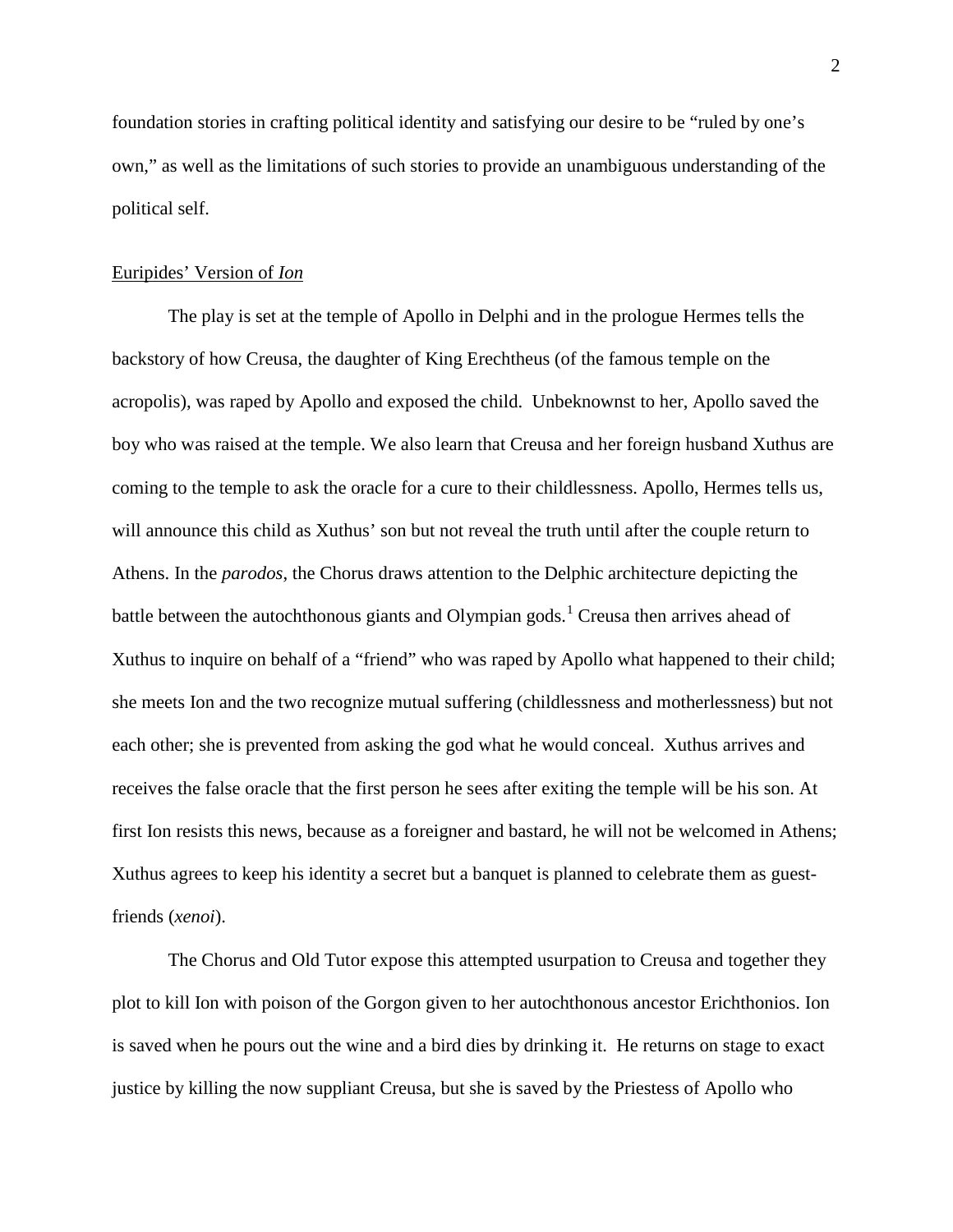reveals the tokens found with Ion as a baby: a basket, a living olive branch, a weaving with the Gorgon and serpents, and a necklace of golden snakes. With these tokens, mother and son come to recognize each other as "one's own," although Ion remains sceptical that his father is a god. Athena arrives, *deus ex machinē*, confirms his paternity and prophesizes Ion's sons will found the four tribes and colonies of the Ionians. Creusa will have two more sons with Xuthus, Dorus and Aeolus, who will found other Greek tribes. With this, the play ends: seemingly happily and rather patriotic.

#### Euripides' Innovations

Although Ion is a relatively obscure mythological figure, Euripides does make several innovations which bring together the two competing versions of Athenian identity. One foundation story highlights the Athenians as Ionians, who were one of the main (but less noteworthy) migratory Greek peoples.<sup>[2](#page-8-1)</sup> Herodotus, for example, tells us the Ionians were driven out of their original homeland in northern Peloponnese into Attica and beyond.<sup>[3](#page-8-2)</sup> The second version is that Athenians are autochthonous people. For the ancients, autochthony had a dual meaning.<sup>[4](#page-8-3)</sup> It stressed a continuous or uninterrupted living on the land, such as Thucydides' comment that the Athenians "always lived in Athens."<sup>[5](#page-8-4)</sup> It also could mean literal autochthony, in that the ancestors were born from the earth itself (*auto-chthōn*). [6](#page-8-5) This original ancestor was Erechtheus and/or Erichthonios. Mythological accounts are not clear whether this is the same or a different people, but Euripides makes Erechtheus the son of Erichthonios.<sup>[7](#page-8-6)</sup> Erichthonios was born when Hephaestus failed to rape Athena and she wiped off his sperm which fertilized the earth. Unlike other versions of autochthony, such as the giants or Theban sown men who sprung from the earth as full grown warriors, Erichthonios was born a helpless baby who was given to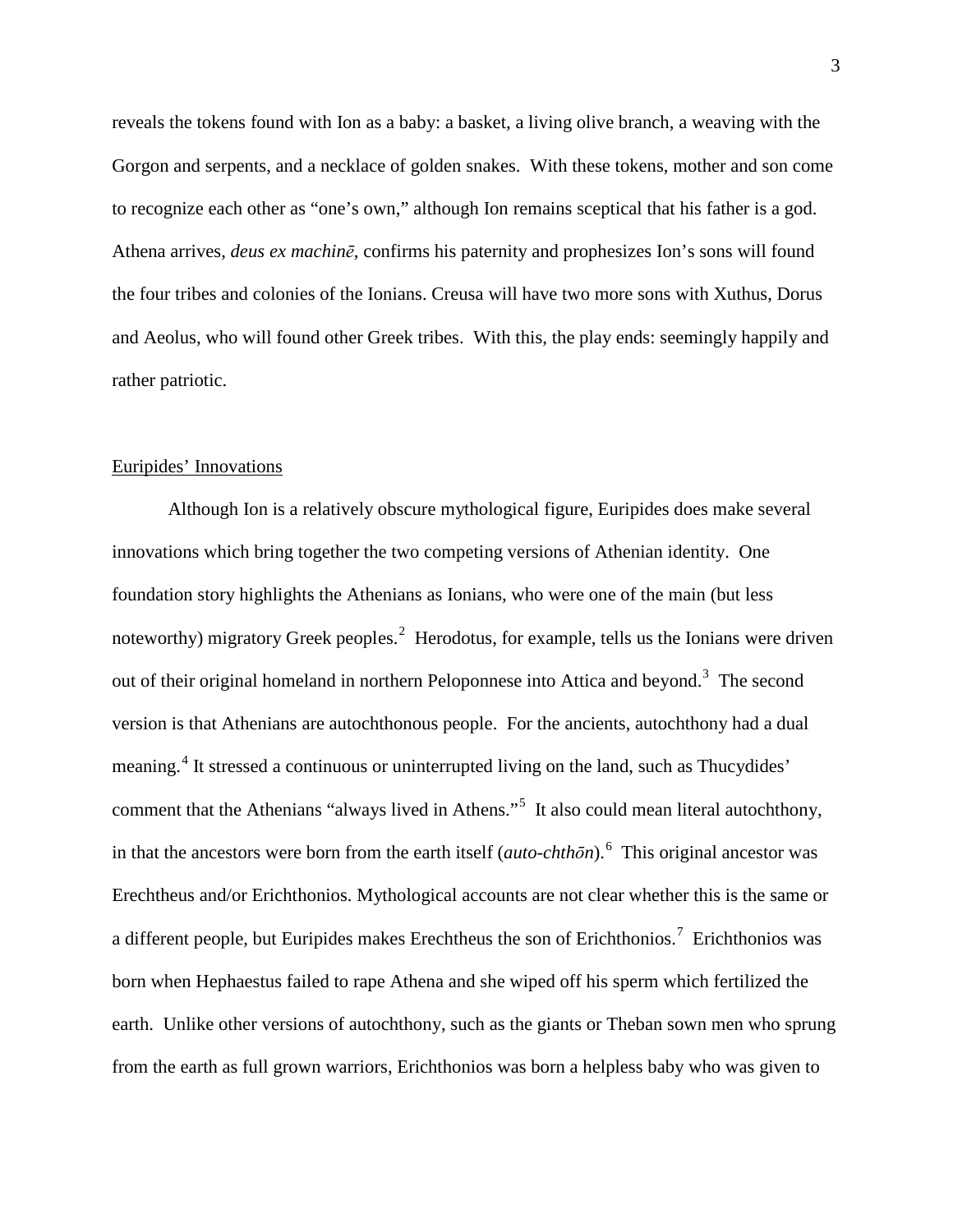be fostered to the daughters of Cecrops, who was the first king of Athens and also an autochthon who was half snake from the waist down.

Significantly, Euripides brings together or reconciles these two myths: Ion is the founder of the Ionians and a descendent of the autochthons.[8](#page-8-7) Thus, the story provides convenient justification for Athenian domination over the largely Ionian empire.<sup>[9](#page-9-0)</sup> In addition, since he is revealed to be a demigod founder, Athenian origins rival the Spartan claim to descend from Heracles as well as downgrade their forefather Dorus to Ion's younger human half-brother. In more typical versions, such as Hesiod, the common Greek ancestor Hellen had three sons: Xuthus, Dorus, and Aeolus.<sup>[10](#page-9-1)</sup> In Hesiod's version, there is no doubt that Xuthus is Ion's father. Thus in Euripides' version, his innovations bring together the competing myths of origin and create a new, improved version of Ion and Athenian identity.

#### Lessons from the *Ion*

There are several lessons highlighted by Euripides' reworking this story of political origins. It is probably significant that the play is set in Delphi, which was not only considered the center of the world for the Greeks, but the place where all colonies began.<sup>[11](#page-9-2)</sup> Delphi is equally famous for the inscription "know thyself" *(gnōthi seauton)*, which was inscribed on the entrance of Apollo's temple.<sup>[12](#page-9-3)</sup> Well-known for its inspiration of the Socratic philosophic quest for selfknowledge, this inscription also draws attention to the question of how we come to know or recognize our own. Furthermore, since Ion is the autochthonous heir, his personal journey of self-discovery is interconnected with Athenian identity. In other words, Ion's story reveals that it is not only individuals, but political communities which confront the question "who am I."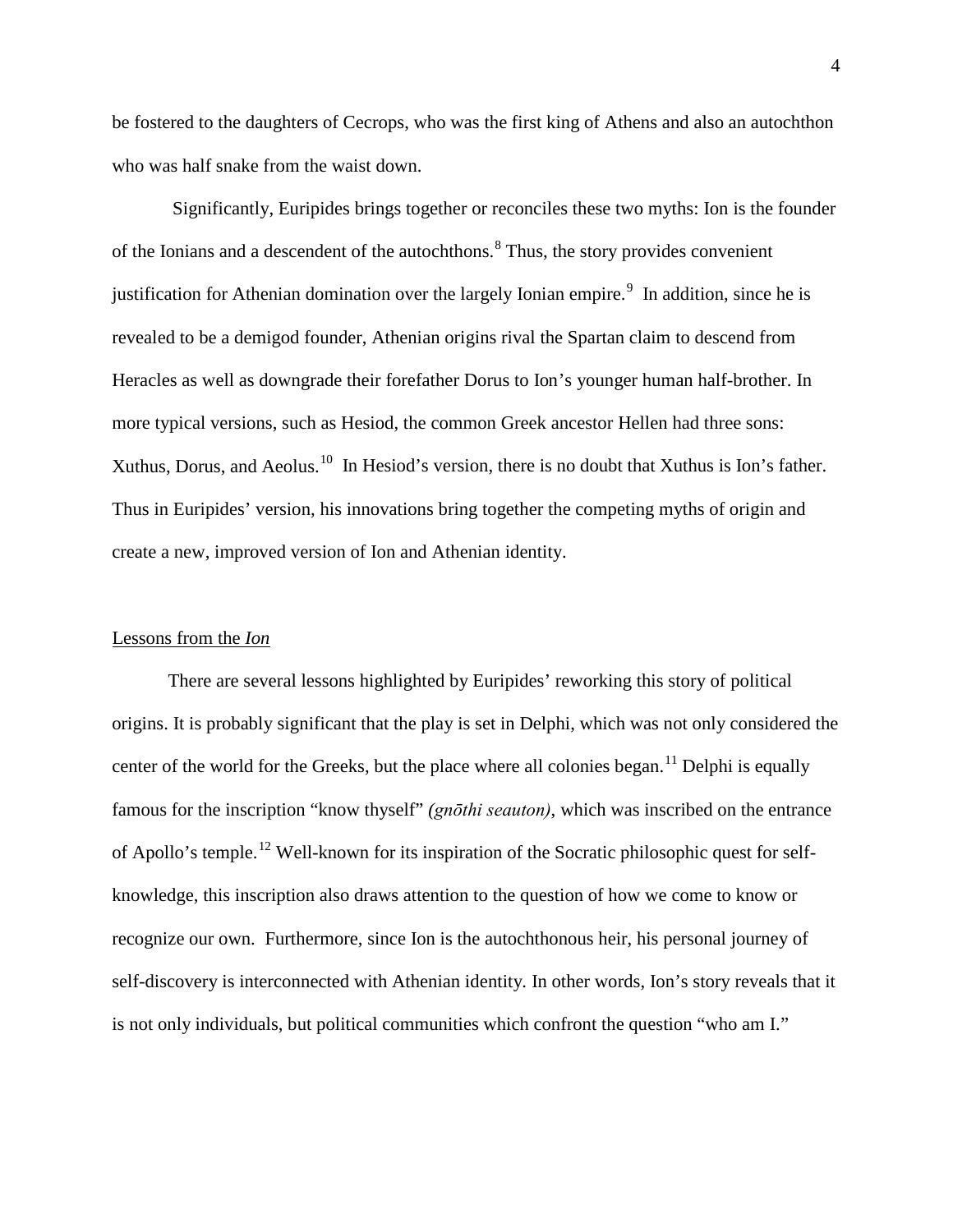The play points to two crucial factors in answering this question. First, as in Ion's recognition scene with Creusa, we come to identify each other through tokens of community. In the case of Creusa and Ion, these include the basket, the olive branch, a weaving of the Gorgon, and the golden necklace of snakes. Such tokens are laden with meaning for the Athenian audience: for example, the golden necklace represents the snakes Athena put in Erichthonios' basket and such necklaces were still given to Athenian children as a token of their identity.<sup>[13](#page-9-4)</sup> Today we continue to use symbols, such as textile design, animal icons, and national flags, as forms of community identification. Importantly, such symbols can only take on meaning in the specificity of their context.<sup>[14](#page-9-5)</sup> By highlighting this need for explanatory significance, Euripides points to the second crucial factor of identity: symbols and signs of community are meaningless without the story the community tells about itself and its origin. Without the story, the tokens are merely empty objects.

So stories, like this very myth of Ion told by Euripides, are essential to understanding "who we are" and to identifying "who is one's own." Importantly, through his retelling the story of origin and identity, Euripides exposes the limitations such stories have to place origins on firm foundations. Such stories of origin, as Plato also highlights in his subsequent examination of noble lies, are crucial to forming community; yet, they are not established on reliable truths.<sup>[15](#page-9-6)</sup> There are several indications in the tragedy that origin stories are not all they seem. For one thing, there are many instances of partial or inaccurate stories. One of the main stories, for example, told and retold throughout the play is the rape of Creusa: Hermes tells the story in the prologue; in Creusa's first telling she claims it was a "friend" who was raped; she retells the true story to the Chorus and Old Tutor without the information that the child lived; and finally she reveals the truth to Ion in the end.<sup>[16](#page-10-0)</sup> Also of significance is that both Creusa and Ion have to be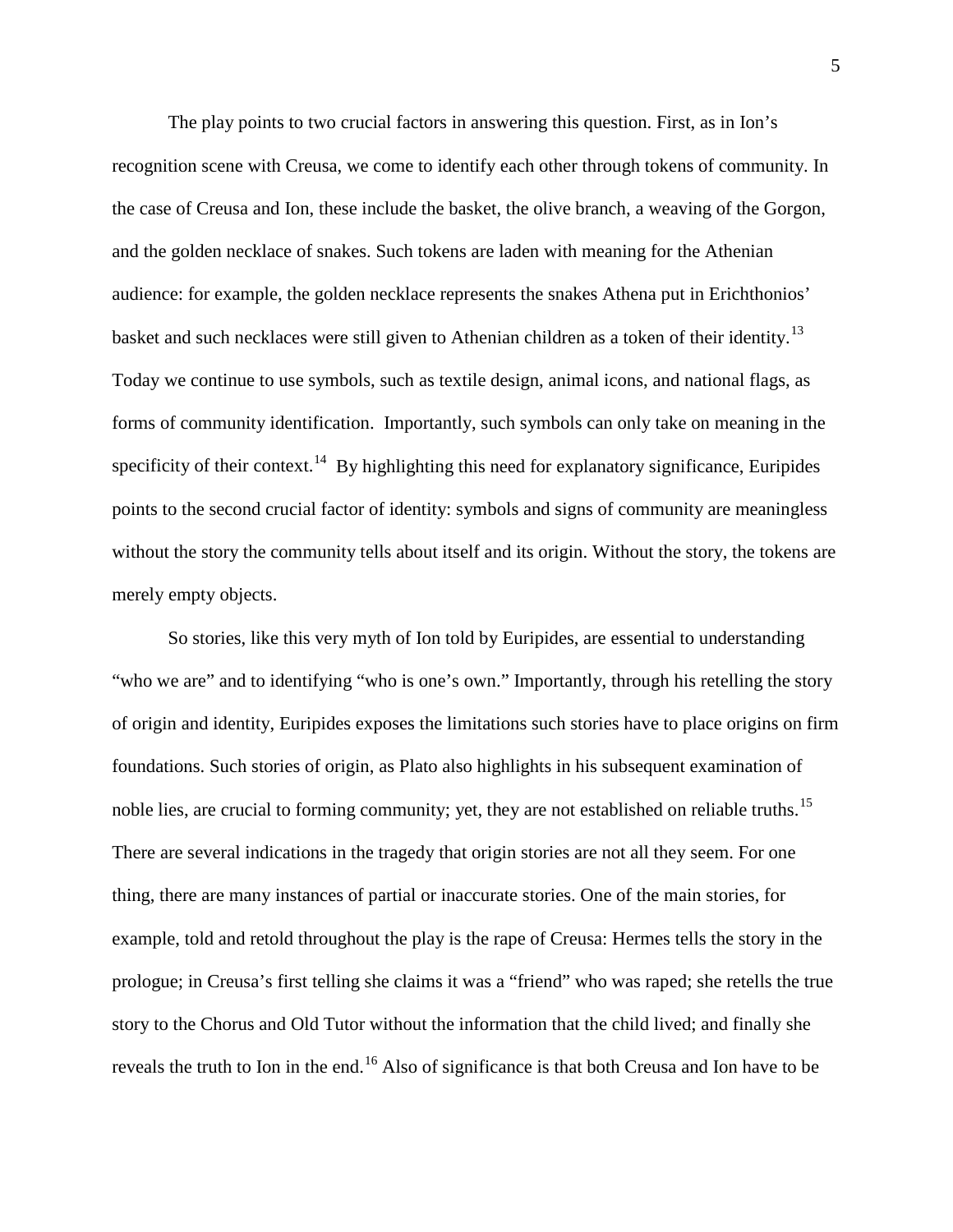prevented from questioning the god about the rape, because it something which he chooses to conceal. This retelling of Creusa's rape reveals the secrets and partial knowledge embedded in the telling and retelling of origin stories. Such stories are always partial because they conceal ignorance of the past or the shame of events, usually violent and chaotic, connected to our foundings.

The *Ion* also reveals that origin stories are unreliable and may contain deliberate lies.<sup>[17](#page-10-1)</sup> What, for example, is the audience to make about the fact Hermes tells us in the prologue that Apollo will not reveal the truth of Ion's identity until after they arrive in Athens; however, Apollo is forced to reveal this truth in Delphi. This seems to indicate that his prophecies are neither reliable nor accurate. Even more problematic, however, is that this god of prophecy tells a deliberate lie to Xuthus concerning Ion's paternity and commands, through Athena, this lie to continue.[18](#page-10-2) The god of prophecy does indeed "speak falsely." Thus more than simply partial or unreliable, origin stories conceal deliberate misrepresentations.

### Foundation Stories and the Ties that Bind

The most obvious comment on political identity in the play is the connection between kinship and broader community identity. The play's denouement is the discovery that Creusa and Ion are their "own" and that he is the semi-divine founder of the Ionian people. This renewed identity has been interpreted as providing a nice justification for Athenian hegemony over the empire, especially since Ion is now superior to Spartan myths of founding.<sup>[19](#page-10-3)</sup> From this perspective, Euripides reveals the role of story in recreating new improved heroes to solidify bonds of community. Yet, for all his genealogical revision, Euripides' version also undermines such a straightforward patriotic reading.<sup>[20](#page-10-4)</sup> In his version, Ion may be the founder of the Ionian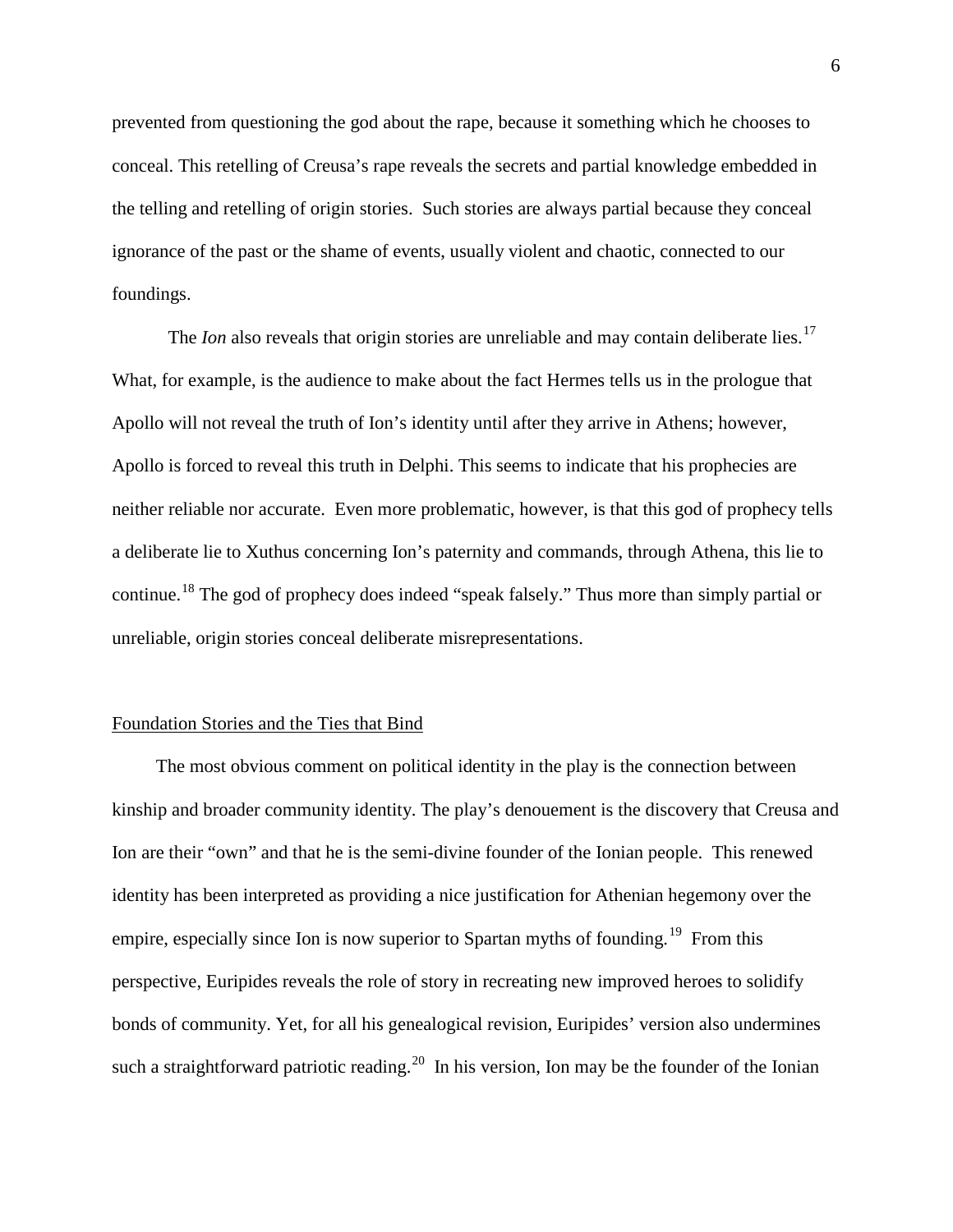peoples, but through Creusa all the combatant Greeks are really brothers and descendants of the autochthonous line of Erechtheus. In addition, the Ionian colonies have their own foundering fathers in his sons. In other words, who is celebrated as founder depends only on how far back one cares to look.

A second aspect of community identity revealed by the *Ion* concerns the status of the "other" in the community.<sup>21</sup> This is most vividly represented by the Chorus' xenophobia against the "too many foreigners" in Athens and their attitude toward Xuthus.<sup>[22](#page-10-6)</sup> Although Xuthus does intend to lie to Creusa (ostensibly to protect her feelings) regarding his "son," this presentation of the untrustworthy other is destabilized in the story. For one thing, Xuthus is not the subject, but the object of all the major falsehoods; for another, we learn he married the autochthonous Creusa because he saved the city from invasion and Creusa refuses to kill him because he has been good. The foreigner proves not dangerous, but invaluable to the continuance of the city.

All of this bias against Xuthus emphasizes the Chorus' desire to be "ruled by one's own." As they stress: "may no other from any other House grasp and rule the city, except one of the noble Erechtheid."<sup>23</sup> This desire reveals the political vulnerability at the heart of such bias. On the one hand, there is no indication that Xuthus is a bad or ineffectual ruler; in fact, he saved the city. On the other hand, there is no indication that Ion will be a good ruler; in fact, he is revealed to be impious when he almost murders his mother when she took sanctuary.<sup>24</sup> Yet for the Athenians, the boy who was to be murdered is easily celebrated as legitimate hero: yet, nothing changed but recognition of kinship. This categorical rejection of the foreigner and unconditional support of one's own reveals the connection between this very ancient desire to be ruled by one's own and an equally ancient understanding of justice: helping friends and harming enemies.<sup>[25](#page-10-9)</sup> In this case, the play offers the most simplistic and narrow interpretation of friends as equated with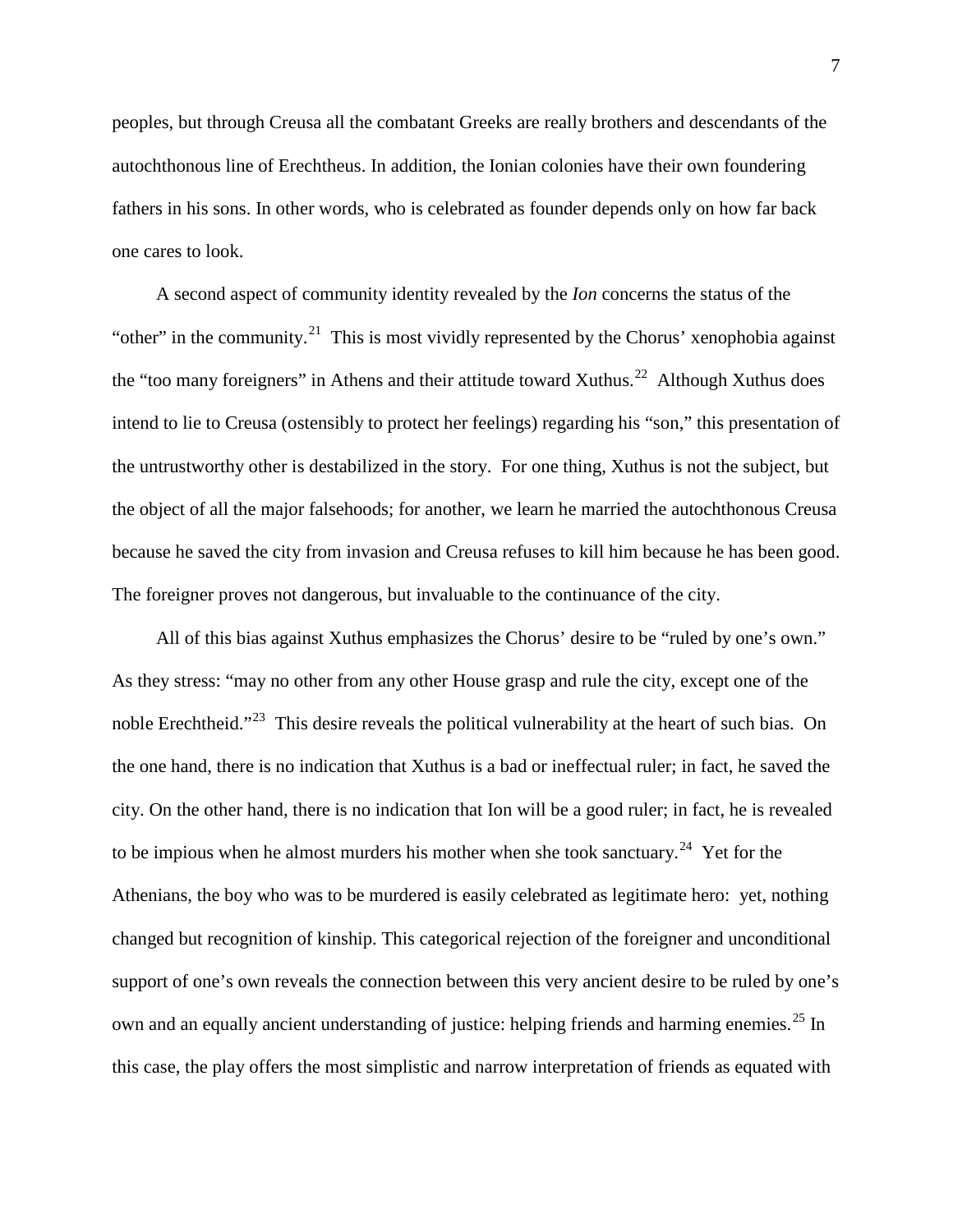kin and enemies with foreigners. Again Euripides undermines such a simplistic reading with constant reminders in the play, such as the description of the giants' war or Gorgon's poison, that autochthony is not unconditionally good: in most stories, including this one, autochthony proved a sterile foundation without the intervention of the other. Although Creusa claimed she kept the vials of Gorgon blood separate because good does not mix with bad, throughout the story, autochthony is revealed to contain both. $^{26}$  $^{26}$  $^{26}$ 

#### **Conclusion**

Euripides' *Ion* is a story of origin, identity, and political foundations. Ion's own journey of self-discovery, fraught with danger and misunderstanding, reveals the importance of such stories to the experience of community. We come to recognize "one's own" by the stories we tell of our common origin, but these stories are neither straightforward nor uncomplicated. As symbolized by Creusa's rape, much of the origin story is partial and conceals the violence of beginnings. Although our own myths of nationalism have roots in our nation-state system, there is much in the *Ion* which still provides lessons for our political self-understanding. [27](#page-10-11) Our own foundation myths – necessary to bind communities – also contain partial knowledge and deliberate lies. Origin stories also reveal the simplistic and biased view of the "other" and undermine the valuable and equally necessary contributions of foreigners to the continuance of community. One has to be cautious of identity stories, as Ion himself says: "things do not look the same up close as at a distance."[28](#page-10-12) Thus, the most valuable lesson of the *Ion* for modern attempts to understand our national identities is that origin stories are not to be trusted without examination. The Delphic message of "know thyself" proves to be not only an inspiration for a philosophic, but also a political journey of self-discovery.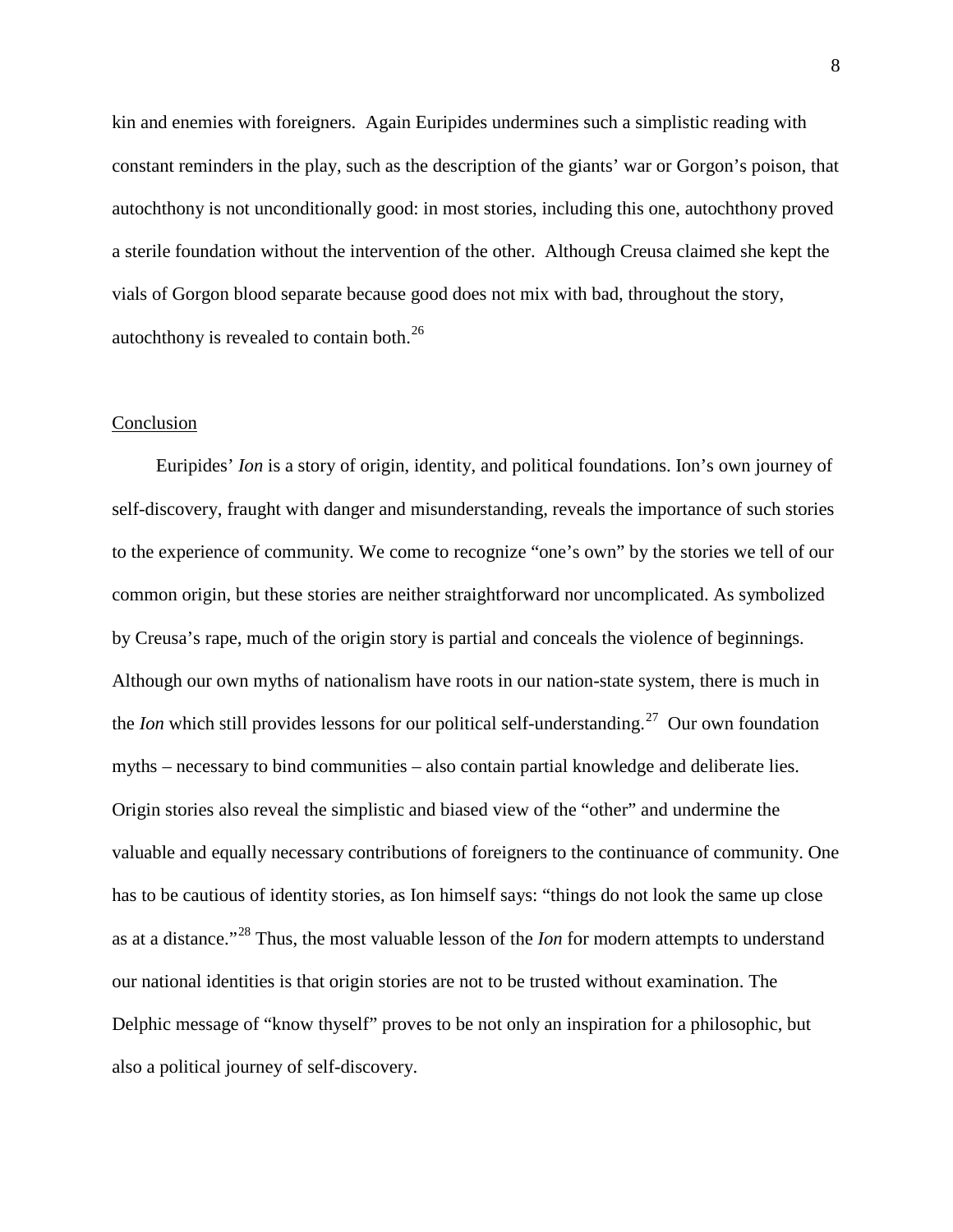<span id="page-8-0"></span> 1 Donald J. Mastronarde, "Iconography and Imagery in Euripides' *Ion*," in *Oxford Reading in Classical Studies: Euripides*, ed. Judith Mossman (Oxford: Oxford University Press, 2003), 294- 308; Charles Segal, "Euripides' *Ion*: Generational Passage and Civic Myth," in *Rites of Passage in Ancient Greece*, ed. Mark W. Padilla (Lewisburgh: Bucknell University Press, 1999), 67-108. <sup>2</sup> Jonathan Hall, *Ethnic Identity in Greek Antiquity* (Cambridge: Cambridge University Press, 1997), 46-54.

<span id="page-8-2"></span><span id="page-8-1"></span><sup>3</sup> Herodotus, *The Histories*, trans. Robert Strassler (Toronto: Anchor Publishing, 2009), 1.145, 7.94, 8.44.

<span id="page-8-3"></span><sup>4</sup> Nicole Loraux, *The Children of Athena*, trans.Caroline Levine (Princeton: Princeton University Press, 1993); Nicole Loraux, "Kreousa the Autochthon," in *Nothing to Do with Dionysos?* eds. John J. Winkler and Froma I. Zeitlin (Princeton: Princeton University Press, 1990), 168-206; Katerina Zacharia, *Converging Truths* (Boston: Brill, 2003), 56-99.

<span id="page-8-4"></span><sup>5</sup> Thucydides, *The Peloponnesian War*, trans. Martin Hammond (Oxford: Oxford University Press, 2009), 1.2.

<span id="page-8-5"></span><sup>6</sup> V. J. Rosivach, "Autochthony and the Athenians," *Classical Quarterly* 37 (1987): 294-305.

<span id="page-8-6"></span><sup>7</sup> R. Parker, "Myths of Early Athens," in *Interpretations of Greek Mythology*, ed. Jan Bremmer (London: Routledge, 1987), 187-214.

<span id="page-8-7"></span><sup>8</sup> Laura Swift, *Euripides' Ion* (London: Duckworth Companions, 2008), 69-85; Arlene Saxonhouse, "Reflections on Autochthony in Euripides' *Ion,*" in *Greek Tragedy and Political Theory*, ed. Peter J. Euben (Berkeley: University of California Press, 1986), 252-73; Carol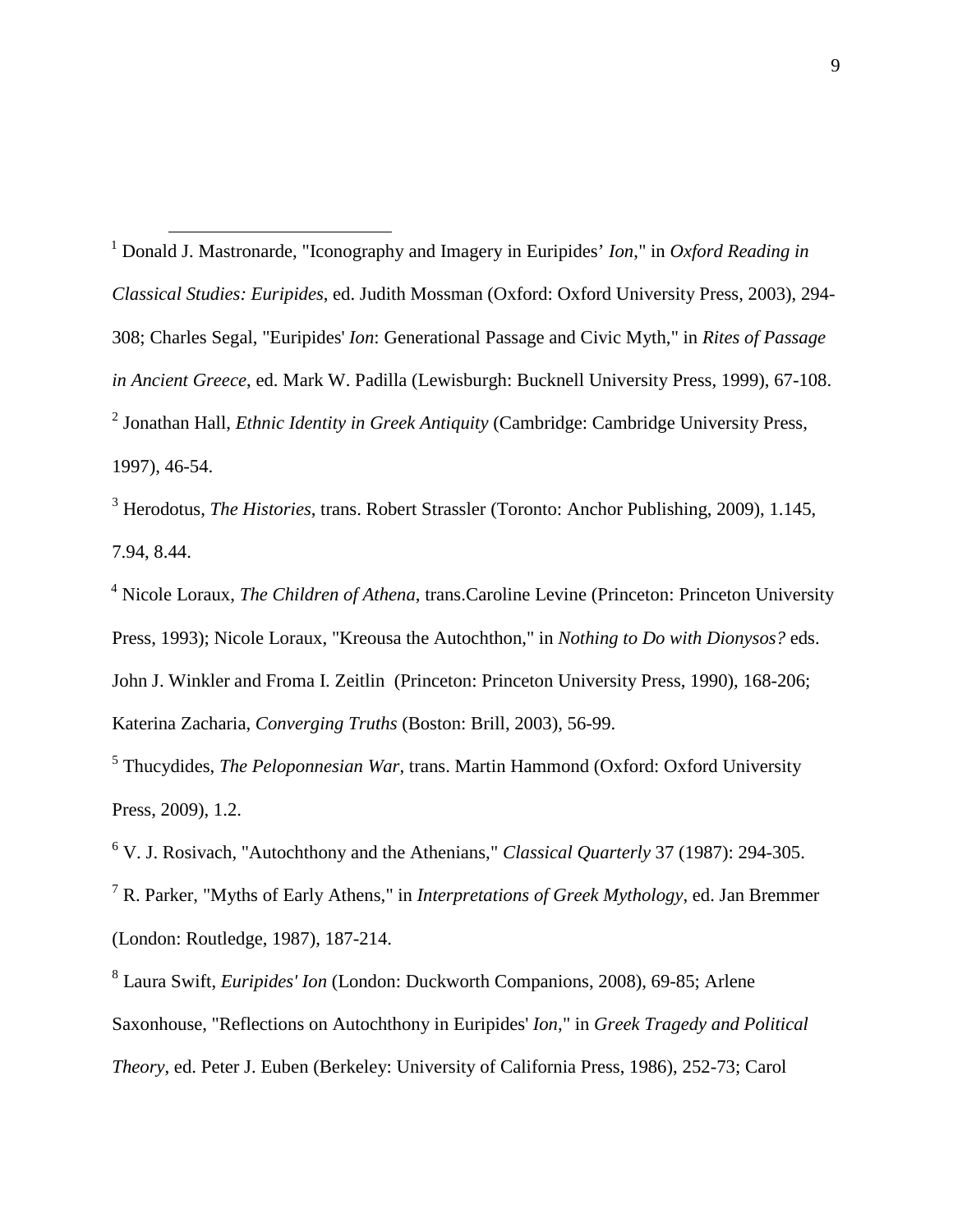Doughtery, "Democratic Contraditions and the Synoptic Illusion of Euripides' *Ion*," in *Demokratia*, eds. Josiah Ober and Charles Hedrick (Princeton: Princeton University Press, 1996), 249-270; Zacharia, *Converging Truths*, 44-99.

 $\overline{a}$ 

<span id="page-9-0"></span><sup>9</sup> Gary S. Meltzer, *Euripides and the Politics of Nostalgia* (Cambridge: Cambridge University Press, 2006); Kevin H. Lee, "Introduction to Euripides' *Ion*," in *Euripides' Ion*, ed. K. H. Lee (Warminster: Aris & Phillips Ltd., 1997), 21-42; Doughtery, "Democratic Contraditions"; Loraux, "Kreousa the Autochthon," 168-206.

<span id="page-9-1"></span><sup>10</sup> Hesiod, *Catalogue of Women*, trans. Glenn Most (Cambridge: Harvard University Press, 2007), F. 9-10.

<span id="page-9-2"></span><sup>11</sup> David Kovacs, "Introduction," in *Euripides iv*, ed. David Kovacs (Cambridge: Harvard University Press, 1999), 315-320; Anne Burnett, *Catastrophe Survived* (Oxford: Oxford University Press, 1971).

<span id="page-9-3"></span><sup>12</sup> Dora C. Pozzi, "The Polis in Crisis," in *Myth and the Polis*, eds. Dora C. Pozzi and John M. Wickersham (Ithaca: Cornell University Press, 1991), 126-63; Zacharia, *Converging Truths*, 103-4.

<span id="page-9-4"></span><sup>13</sup> Euripides, "Ion," in *Euripides iv*, ed. and trans. David Kovacs (Cambridge: Harvard University Press, 1999), 1425-30.

<span id="page-9-5"></span><sup>14</sup> For discussion in contemporary political thought see Michel Foucault, *The Archaeology of Knowledge & the Discourse on Language*, trans. Rupert Swyer (London: Tavistock, 1972);

Charles Taylor, *The Sources of the Self* (Cambridge: Harvard University Press, 1992); Benedict Anderson, *Imagined Communites*. 2nd ed. (New York: Verso Press, 2006).

<span id="page-9-6"></span><sup>15</sup> Plato, *The Republic of Plato*, trans. Allan Bloom (New York: Basic Books, 1968), 386a-412b; see Saxonhouse, "Reflections on Autochthony in Euripides' *Ion,*" 252-73.